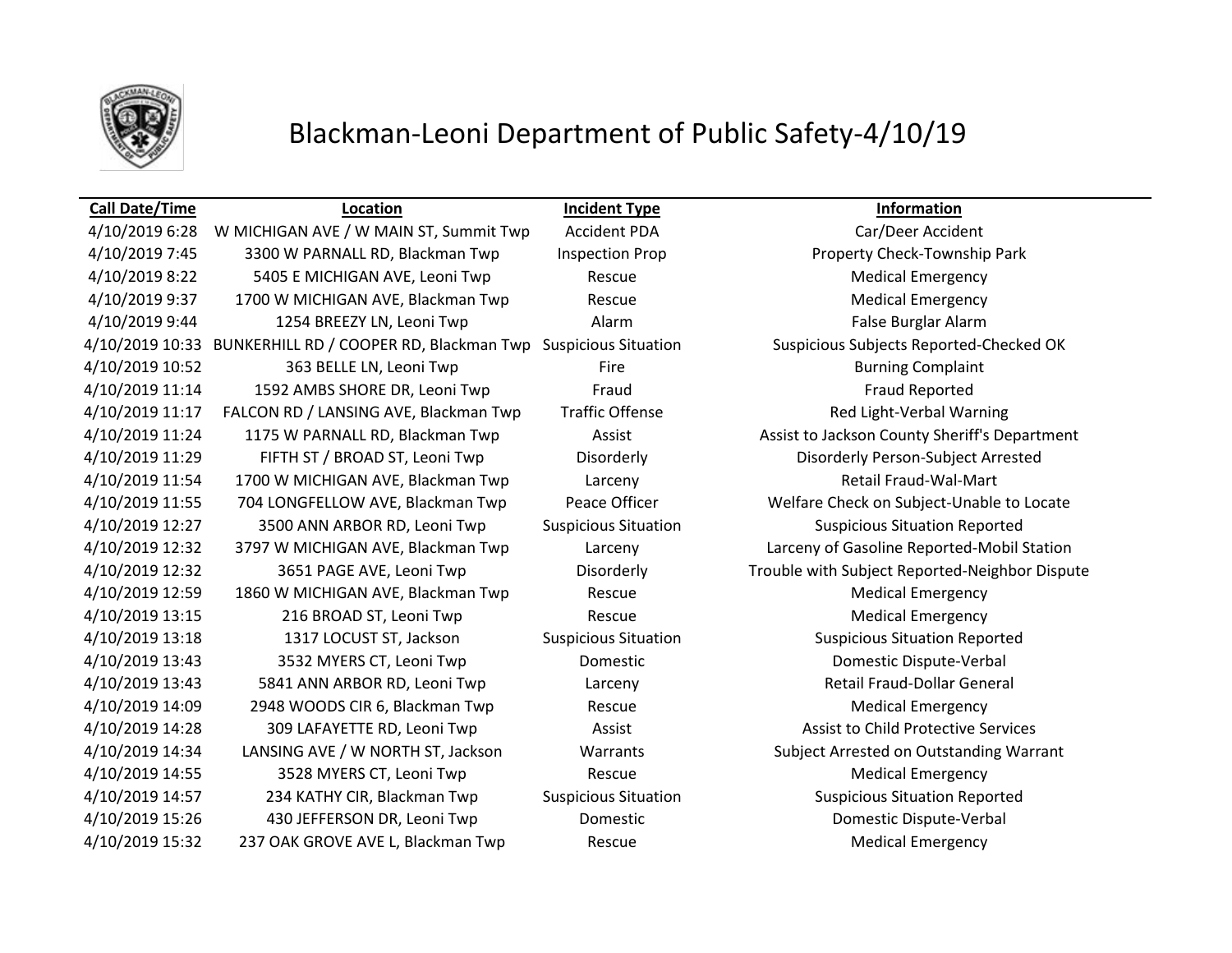

# Blackman-Leoni Department of Public Safety-4/10/19

#### **Call Date/Time Location Incident Type Information**

## 4/10/2019 16:12 3410 SUMAC CT 302, Blackman Twp Domestic Domestic Dispute-Verbal 4/10/2019 16:15 WATTS RD / PAGE AVE, Leoni Twp Accident PDA Two Vehicle Accident-No Injuries 4/10/2019 16:42 203 FIFTH ST, Leoni Twp Disorderly Trouble with Subject Reported 4/10/2019 16:50 COOPER RD / E PARNALL RD, Blackman Twp Traffic Offense Speed-Verbal Warning 4/10/2019 16:58 3434 GYPSY LN, Leoni Twp Disorderly Trouble with Subject Reported 4/10/2019 17:00 COOPER RD / ELLIOTT RD, Blackman Twp Traffic Offense Speed-Verbal Warning 4/10/2019 17:49 E I 94 / COOPER RD, Blackman Twp Motorist Assist Motorist Assist-Flat Tire 4/10/2019 18:11 COOPER RD / ELLIOTT RD, Blackman Twp Traffic Offense Speed-Citation Issued A/10/2019 18:53 3505 MYERS CT, Leoni Twp Rescue Rescue Rescue Medical Emergency 4/10/2019 19:03 2919 ASHTON RIDGE DR, Blackman Twp Rescue Medical Emergency 4/10/2019 19:03 2777 AIRPORT RD, Blackman Twp Larceny Retail Fraud-Meijer 4/10/2019 19:37 E I 94 / N ELM RD, Blackman Twp Traffic Offense Speed-Verbal Warning 4/10/2019 19:57 317 LOCKWOOD ST, Leoni Twp Rescue Rescue Rescue Medical Emergency 4/10/2019 20:02 107 SAGER RD A, Leoni Twp Domestic Domestic Dispute-Verbal 4/10/2019 20:08 3300 W PARNALL RD, Blackman Twp Inspection Prop Property Check-Township Park 4/10/2019 20:13 2965 PHEASANT RUN DR, Blackman Twp Rescue Medical Emergency 4/10/2019 20:40 6027 ANN ARBOR RD, Leoni Twp Rescue Rescue Medical Emergency 4/10/2019 21:26 3300 SPIREA CT 302, Blackman Twp Rescue Medical Emergency 4/10/2019 22:03 2801 CARRIAGE LN 2204, Blackman Twp Rescue Medical Emergency 4/10/2019 23:24 509 PATTIE AVE, Blackman Twp Assist Assist to Child Protective Services 4/11/2019 1:41 111 STILLWELL AVE, Leoni Twp Suspicious Situation Suspicious Situation Reported 4/11/2019 2:16 6027 ANN ARBOR RD, Leoni Twp Larceny Larceny Reported-Cab Fare

4/10/2019 16:46 2948 WOODS CIR 2, Blackman Twp Breaking and Entering Breaking and Entering Reported-Suspect Identified 4/10/2019 16:48 4012 CASH DR, Leoni Twp Inspect Vehicle Vehicle Inspection for Secretary of State 4/10/2019 16:58 570 FIFTH ST, Leoni Twp Peace Officer Welfare Check on Subject-Checked OK 4/10/2019 19:07 3787 ANN ARBOR RD, Leoni Twp Peace Officer Welfare Check on Subject-Checked OK 4/10/2019 21:48 1706 W MICHIGAN AVE, Blackman Twp Accident PPDA Private Property Accident-Westwood Mall 4/11/2019 2:48 5038 PAGE AVE, Leoni Twp Alarm False Burglar Alarm